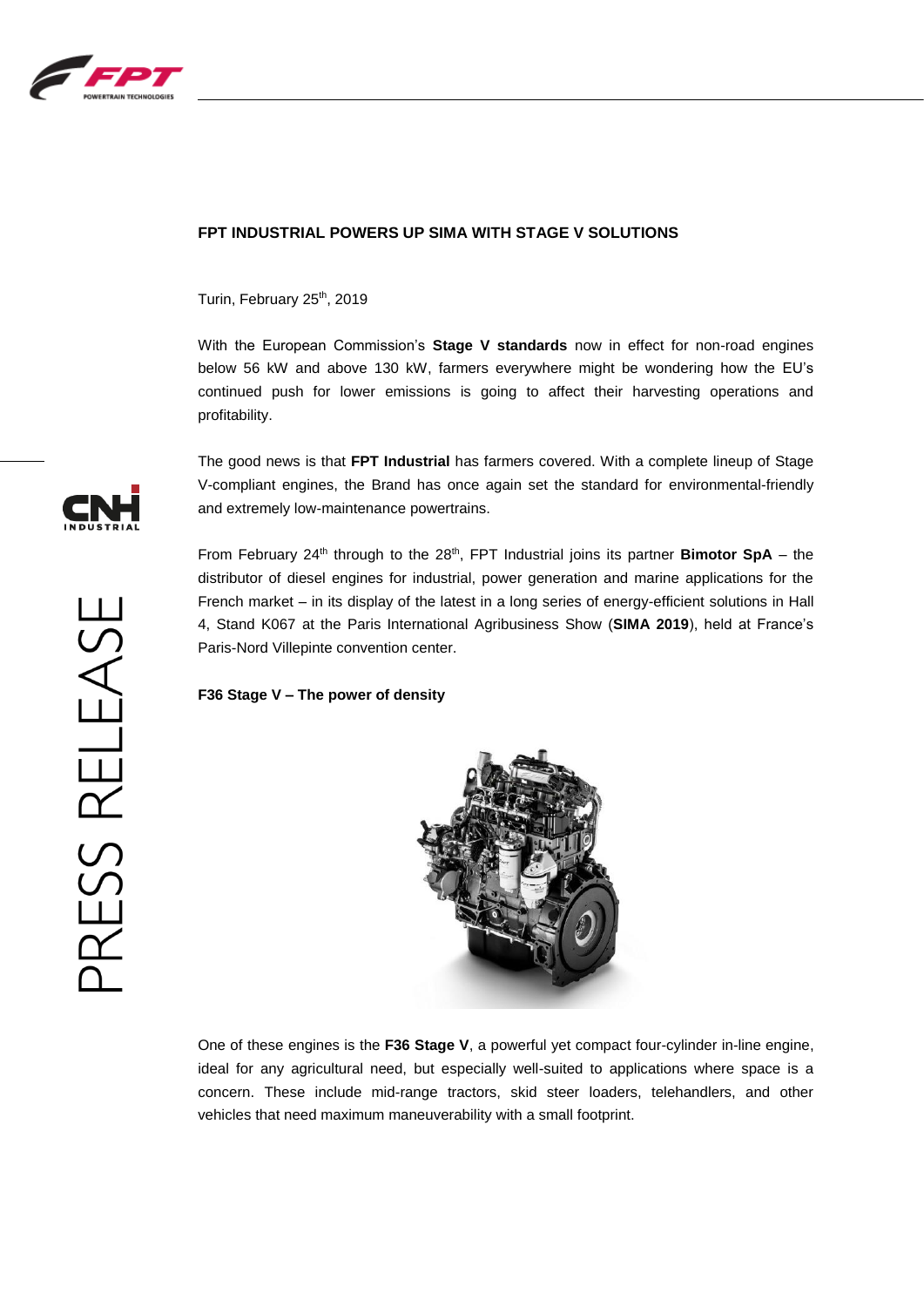

The 3.6-liter engine generates up to 600 Nm of torque and 105 kW (143 hp) of power, yet thanks to FPT Industrial's HI-eSCR2 after-treatment package, boasts low emissions along with one of the longest service intervals in its class: 600 hours.

This level of power density is achievable thanks to a radical redesign of FPT Industrial's previous generation 3.4-liter engine. With a new turbocharger, improved piston design, power and torque are improved by a whopping 14% and 20%, respectively, with no change to the engine's external dimensions.

| <b>F30 Stage V Specifications</b> |                               |
|-----------------------------------|-------------------------------|
| Architecture:                     | In-Line 4-cylinder engine     |
| Injection System:                 | Common rail (up to 1,800 bar) |
| Air Handling:                     | Wastegate Turbocharger        |
| Valves per cylinder (number):     | 4                             |
| Displacement (I):                 | 3.6                           |
| Bore x Stroke (mm):               | 102 x 110                     |
| Max Power (kW/hp):                | 105/143                       |
| Max Torque (Nm):                  | 600                           |
| Oil service intervals (h):        | 600                           |
| ATS:                              | HI-eSCR2                      |

#### **N67 Stage V PowerPack - Productive, yet flexible**

**F36 Stage V Specifications**



FPT Industrial and Bimotor also present the N67 Stage V, an example of a low-emission, hassle-free engine. Part of FPT Industrial's NEF engine family, which has sold 1.7 million units, the six-cylinder N67 has been redesigned for maximum performance, again with no increase in size. By generating up to 260 kW (354 hp) and torque to 1,420 Nm, the 6.7-liter engine is 13% more powerful than its Stage IV predecessor, yet thanks to the HIeSCR2 technology, its 1,200-hour service life is double that of earlier generations.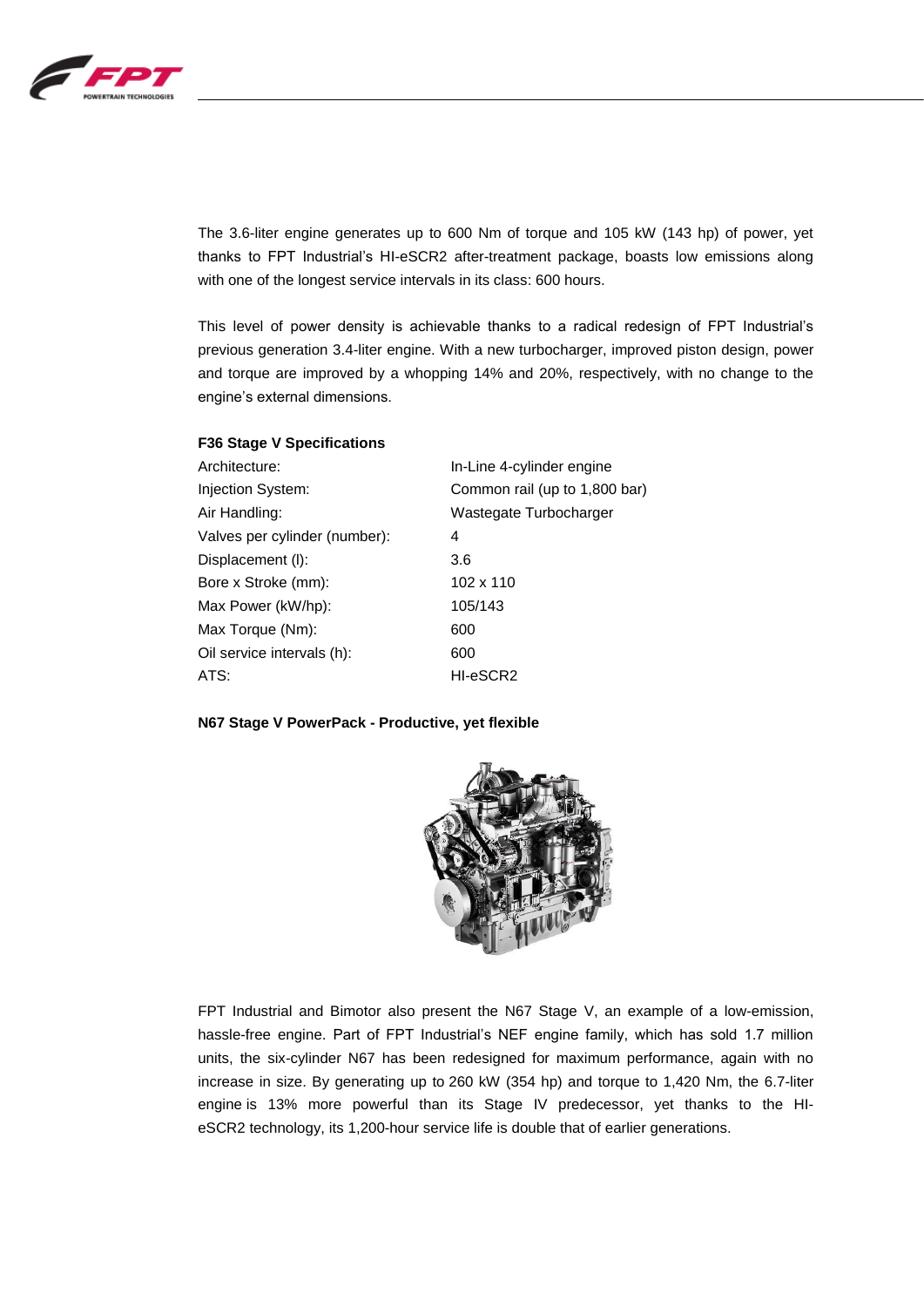

### **N67 Stage V PowerPack Specifications**

| Architecture:                 | In-Line 6-cylinder engine     |
|-------------------------------|-------------------------------|
| Injection System:             | Common rail (up to 1,600 bar) |
| Air Handling:                 | Wastegate / eVGT              |
| Valves per cylinder (number): | 4                             |
| Displacement (I):             | 6.7                           |
| Bore x Stroke (mm):           | 104 x 132                     |
| Max Power (kW/hp):            | 260/354 (eVGT version)        |
| Max Torque (Nm):              | 1,420 (eVGT version)          |
| Oil Service Interval (h):     | 1,200                         |
| EGR:                          | NO                            |
| ATS:                          | HI-eSCR2                      |

# **F34 Stage V PowerPack - Quick response for machines below 56 kW**

Similarly, the engine used on the 3.4-liter F34 offers 55 kW (74 hp) of power and torque up to 424 Nm. An electronic wastegate turbocharger provides fast response under any load, while Stage V requirements are met by an after-treatment system that combines Diesel Oxidation Catalyst (DOC) and Diesel Particulate Filter (DPF).

# **F34 Stage V specifications**

| In-Line 4-Cylinder Engine    |
|------------------------------|
| Common Rail (up to 1600 bar) |
| WG                           |
| 2                            |
| 3.4                          |
| $99 \times 110$              |
| 55                           |
| 424                          |
| 600 h                        |
| ecEGR+DOC+DPF                |
|                              |

(\*) values of base engine version; to be finalized with FPT Industrial for different engine dressing